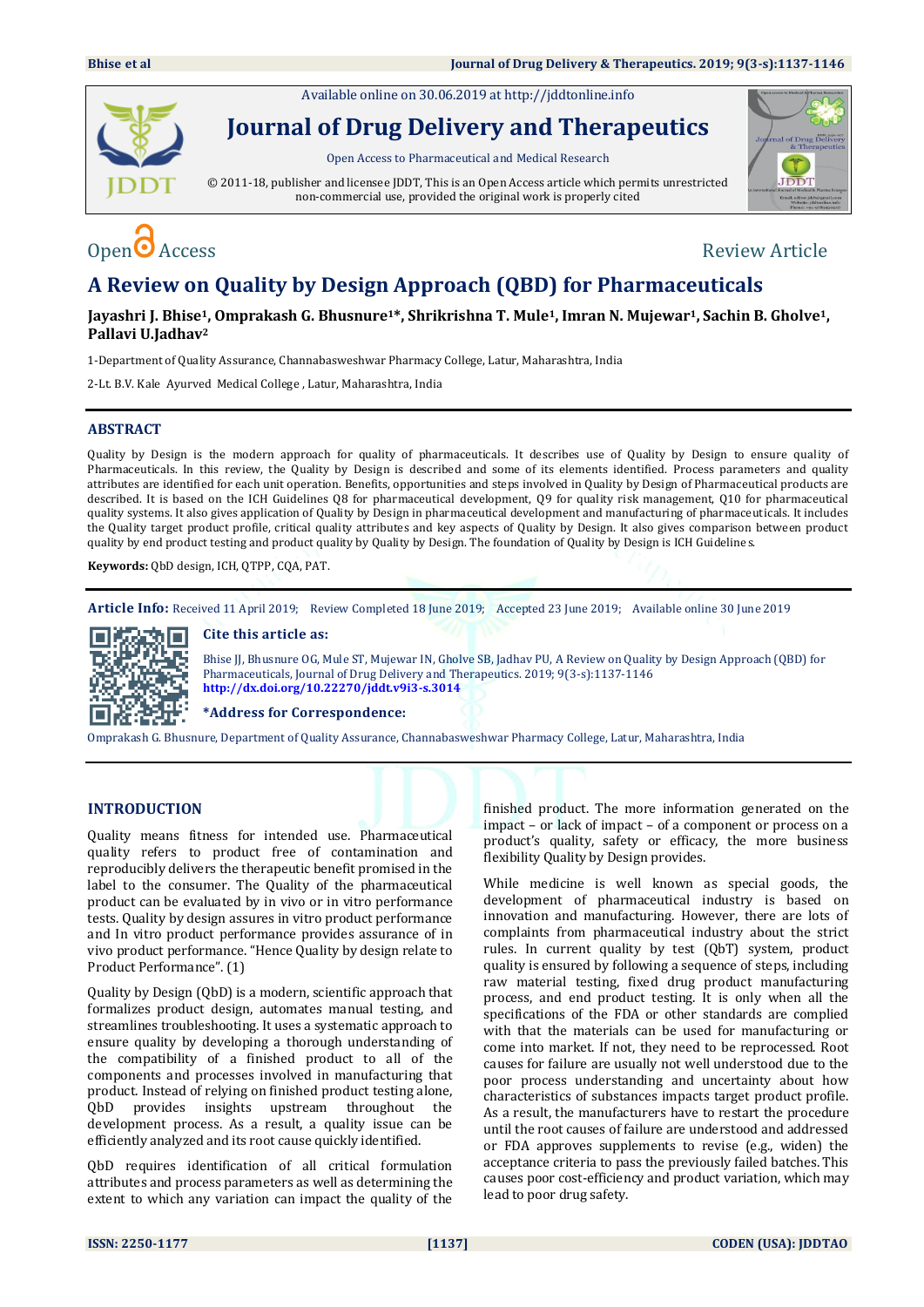

**Figure. 1 Quality by Thought (QbT)**

#### **Definition**

The pharmaceutical Quality by Design (QbD) is a systematic approach to development that begins with predefined objectives and emphasizes product and process understanding and process control, based on sound science and quality risk management. Quality by Design (QbD) is emerging to enhance the assurance of safe, effective drug supply to the consumer, and also offers promise to significantly improve manufacturing quality performance.(2)

#### **Objectives of QbD:**

- The main objectives of QbD is to ensure the quality products, for that product & process characteristics important to desired performance must be resulting from a combination of prior knowledge & new estimation during development.
- From this knowledge & data process measurement & desired attributes may be constructed.
- Experimental study would be viewed as positive performance testing of the model ability through Design space.
- Ensures combination of product & process knowledge gained during development.

### **QbD BY PHARMACEUTICALS (3)**

Even though the pharmaceutical industry has focus on quality, it has failed to keep up with other industries in terms of manufacturing efficiency and productivity.

#### **Current scenario in the Pharmaceutical Industry:**

- Cost of revalidation
- Off-line analysis for in-process need based
- Product specifications as primary means of control
- Unpredictable Scale‐up issues
- Inability to understand failures

#### **Systematic approach to development:**

- That begins with predefined objectives
- Emphasizes products and process understanding
- Process control

#### **Benefits of QbD**

- QbD is good Business
- Eliminate batch failures
- Minimize deviations and costly investigations
- Avoid regulatory compliance problems
- Organizational learning is an investment in the future
- QbD is good Science
- Better development decisions
- Empowerment of technical staff

#### **Opportunities**

- Efficient, agile, flexible system
- Increase manufacturing efficiency, reduce costs and project rejections and waste
- Build scientific knowledge base for all products
- Better interact with industry on science issues
- Ensure consistent information
- Incorporate risk management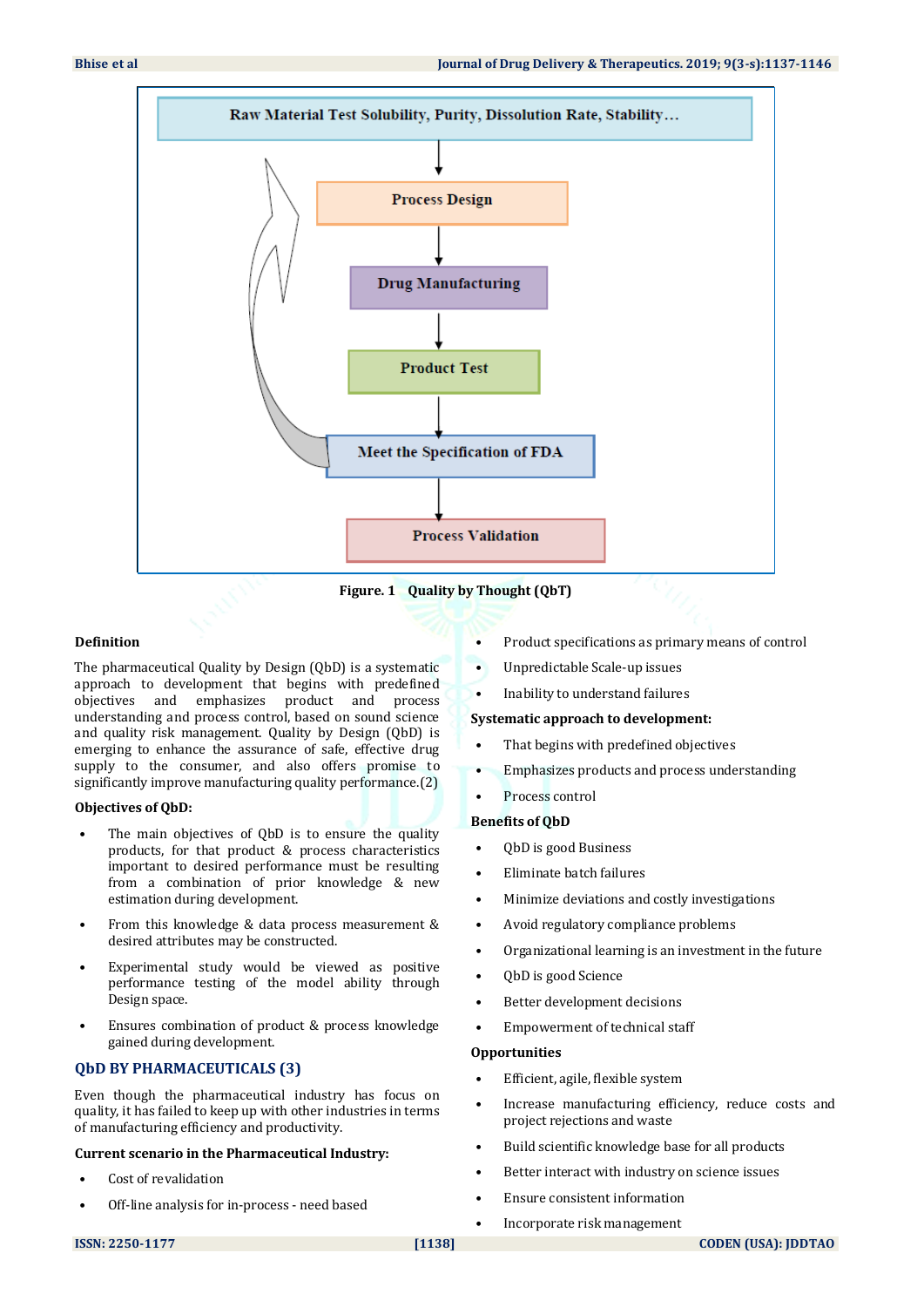## **For industry:**

- Better understanding of the process.
- More efficient and effective control of change.
- Return on investment / cost savings
- Less Batch failure.
- Ensure better design of products with less problems in manufacturing.
- Allows for continuous improvement in products & manufacturing process

# **For FDA:**

- Enhances scientific base for analysis.
- Provide better consistency.
- Provide for more flexibility in decision making.
- Ensures decisions made on science & not on observed information.

# **STEPS INVOLVED IN QUALITY BY DESIGN PRODUCTS**

- **Development of new molecular entity**
- Preclinical study
- Nonclinical study
- Clinical Study
- Scale up
- Submission for market Approval
- **Manufacturing**
- Design Space
- Process Analytical Technology
- Real time Quality Control
- **Control Strategy**
- Risk based decision
- Continuous Improvement
- Product performance

# **Seven steps of quality by design start up plan**

- Hire an independent Quality by design expert.
- Audit your organization and process with the expert conducting a gape analysis.
- Hold a basic quality by design workshop with all your personal.
- Review the expert's report and recommendation.
- Draft an implementation plan, timelines and estimated costs.
- Assign the resources (or contract out).
- Retain the independent expert as your "Project Assurance" advisor.

# **Quality by design (QbD) and well understood product and processes**

- All critical sources of variability are identified and explained.
- Variability is controlled by the process.
- Product quality attributes can be accurately and reliably predicted over the design space established for materials used, process parameters, environmental and other conditions.
- To gain enhanced knowledge of product performance over a range of material attributes, manufacturing process options and process parameters considering appropriate use of quality risk management principles.

# **QbD development process include :(4,5)**

- Begin with a target product profile that describes the use, safety and efficacy of the product
- Define a target product quality profile that will be used by formulators and process engineers as a quantitative surrogate for aspects of clinical safety and efficacy during product development
- Gather relevant prior knowledge about the drug substance, potential excipients and process operations into a knowledge space. Use risk assessment to prioritize knowledge gaps for further investigation
- Design a formulation and identify the critical material (quality) attributes of the final product that must be controlled to meet the target product quality profile.
- Design a manufacturing process to produce a final product having these critical material attributes.
	- Identify the critical process parameters and input (raw) material attributes that must be controlled to achieve these critical material attributes of the final product. Use risk assessment to prioritize process parameters and material attributes for experimental verification. Combine prior knowledge with experiments to establish a design space or other representation of process understanding.
	- Establish a control strategy for the entire process that may include input material controls, process controls and monitors, design spaces around individual or multiple unit operations, and/or final product tests. The control strategy should encompass expected changes in scale and can be guided by a risk assessment.
- Continually monitor and update the process to assure consistent quality.
- Design of experiments (DOE), risk assessment, and process analytical technology (PAT) are tools that may be used in the QbD process when appropriate. They are not check-box requirements.

ICH Guidelines Q8 for Pharmaceutical Development, Q9 for Quality Risk Management, Q10 for Quality systems are foundation of QbD (Figure:2 )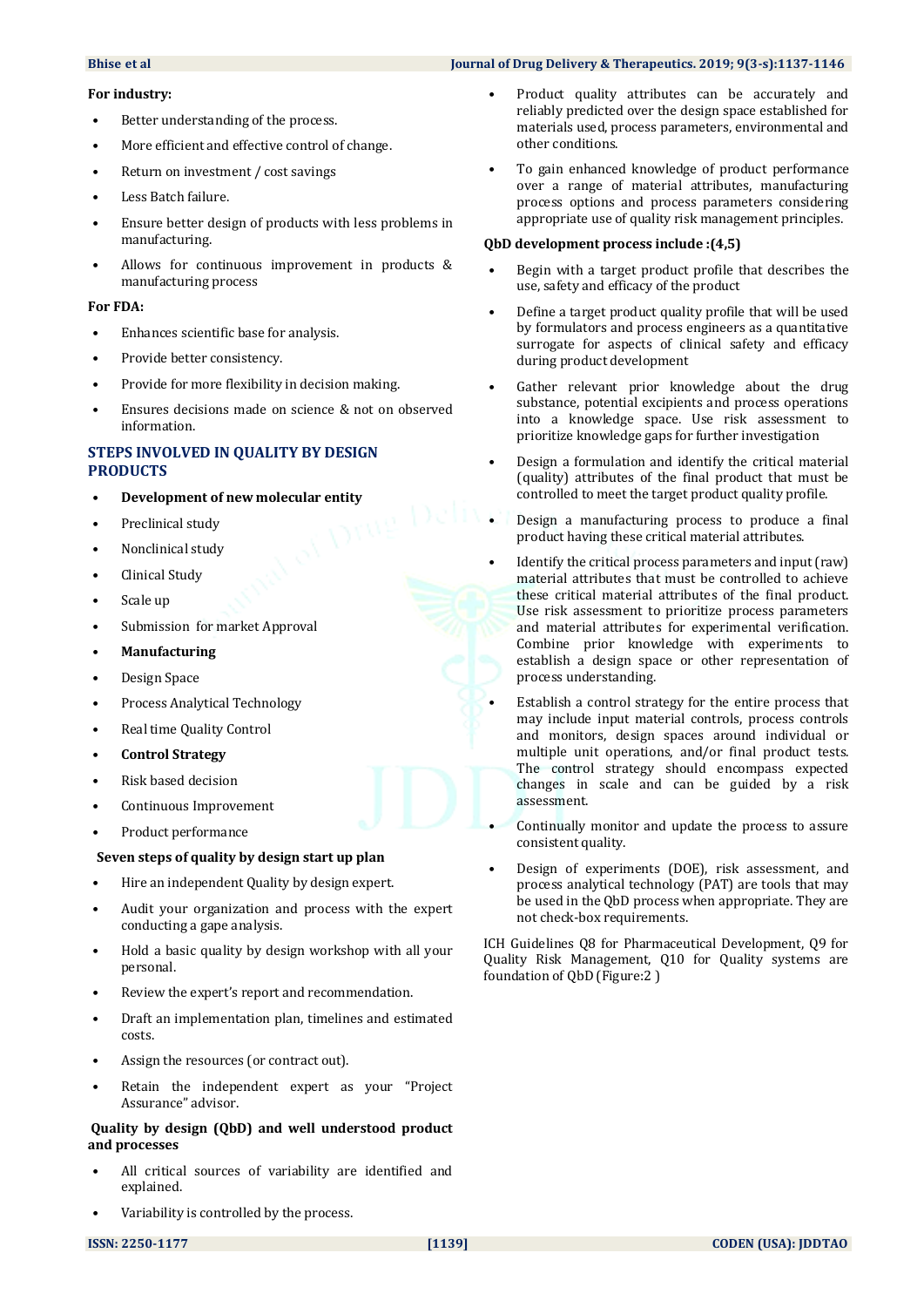

### **Figure 2. ICH guidelines of QbD**

# **Quality by Design (6,7,8,9)**

- Concepts aligned
- Design Space Key to understanding
- Process robustness
- Design of Experiments (DOE)
- Quality management Quality management

#### **Advantages of QbD**

• It provides a higher level of assurance of drug product quality.

• It offers cost savings and efficiency for the pharmaceutical industry.

• It increases the transparency of the sponsor understands the control strategy for the drug product to obtain approval and ultimately commercialize.

• It makes the scale-up, validation and commercialization transparent, rational and predictable.

• It facilitates innovation for unmet medical needs.

• It increases efficiency of pharmaceutical manufacturing processes and reduces manufacturing costs and product rejects.

• It minimizes or eliminates potential compliance actions, costly penalties, and drug recalls.

- It offers opportunities for continual improvement.
- It provides more efficiency for regulatory oversight:

• It streamlines post approval manufacturing changes and regulatory processes.

- It more focused post approval CGMP inspections
- It enhances opportunities for first cycle approval.
- It facilitates continuous improvement and reduces the CMC supplement.

• It enhances the quality of CMC and reduces the CMC review time.

#### **Bhise et al Journal of Drug Delivery & Therapeutics. 2019; 9(3-s):1137-1146**

#### **Benefits for Industry:(10)**

- Better understanding of the process.
- Less batch failure.
- More efficient and effective control of change.
- Return on investment / cost savings.

#### **Additional opportunities:**

An enhance QbD approach to pharmaceutical development provides opportunities for more flexible regulatory approaches.

#### **Ex: Manufacturing changes within the approved design space without further regulatory review.**

- Reduction of post-approval submissions.
- Better innovation due to the ability to improve processes without resubmission to the FDA when remaining in the Design Space.
- More efficient technology transfer to manufacturing.
- Greater regulator confidence of robust products.
- Risk-based approach and identification.
- Innovative process validation approaches.
- Less intense regulatory oversight and less postapproval submissions.
- For the consumer, greater drug consistency.
- More drug availability and less recall.
- Improved yields, lower cost, less investigations, reduced testing, etc.
- Time to market reductions: from 12 to 6 years realized by amongst others.
- First time right: lean assets management.
- Continuous improvement over the total product life cycle (i.e. controlled, patient guided variability).
- Absence of design freeze (no variation issues).
- Less validation burden.
- Real time controls (less batch controls).
- Realistic risk perceptions.
- Contributes substantially to realize the better, cheaper and safer mandate.

#### **QbD activities within FDA(11,12,13,14)**

Specifically, the following activities are guiding the overall implementation of QbD:

- In FDA's Office of New Drug Quality Assessment (ONDQA), a new risk-based pharmaceutical quality assessment system (PQAS) was established based on the application of product and process understanding.
- Implementation of a pilot program to allow manufacturers in the pharmaceutical industry to submit information for a new drug application demonstrating use of QbD principles, product knowledge, and process understanding. In 2006, Merck & Co.'s Januvia became the first product approved based upon such an application.
- Implementation of a Question-based Review (QbR) Process has occurred in CDER's Office of Generic Drugs.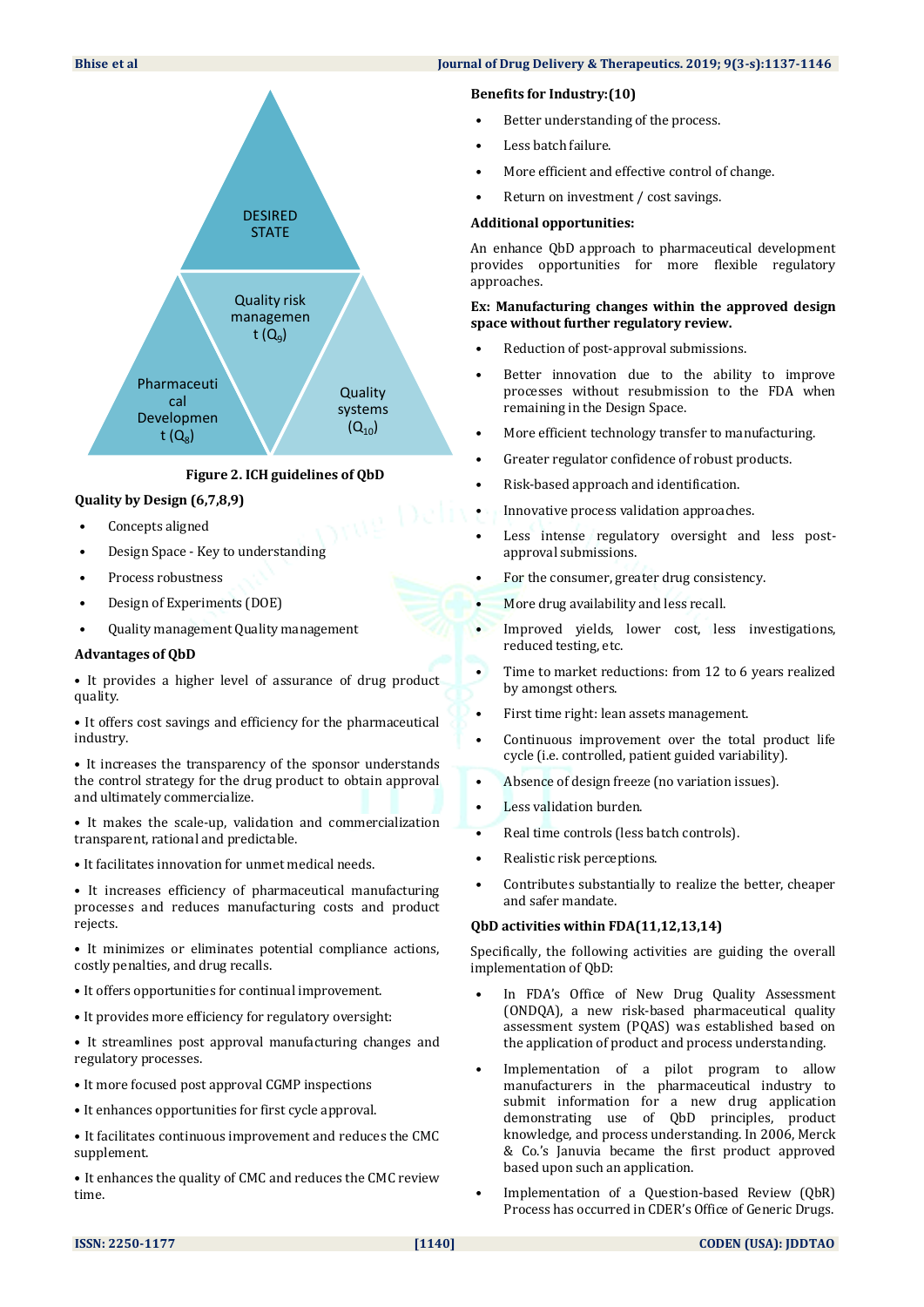- CDER's Office of Compliance has played an active role in complementing the QbD initiative by optimizing preapproval inspectional processes to evaluate commercial process feasibility and determining if a state of process control is maintained throughout the lifecycle, in accord with the ICH Q10 lifecycle Quality System.
- Implementation of QbD for a Biologic License Application (BLA) is progressing.

While QbD will provide better design predictions, there is also a strong recognition that industrial scale-up and commercial manufacturing experience provides new and very important knowledge about the process and the raw materials used therein. FDA is aware that knowledge is not static and builds throughout the manufacturing lifecycle.

FDA's release of the Process Validation guidance in January 2011 notes the need for companies to continue benefiting from knowledge gained, and continually improve throughout the process lifecycle by making adaptations to assure root causes of manufacturing problems are quickly corrected. This vigilant and nimble approach is explained by FDA to be essential to best protect the consumer (patient).

### **International Conference on Harmonization. (ICH)(15- 22)**

Relevant documents from the International Conference on Harmonization of Technical Requirements for Registration of Pharmaceuticals for Human Use. (ICH)

- Pharmaceutical Development Q8 (R2)
- Quality Risk Management Q9
- Pharmaceutical Quality System Q10

The difference between QbD for NDA and ANDA products is most apparent at the first step of the process. For an NDA, the target product profile is under development while for the ANDA product the target product profile is well established by the labelling and clinical studies conducted to support the approval of the reference product.

Quality by design (QbD) encompasses designing and developing formulations and manufacturing processes which ensures predefined product specifications. The concept of quality by design (QbD) has been recently adopted in the pharmaceutical industry through several initiatives {e.g., ICH Q81, Q92and Q103, and the new regulatory documents, Process Analytical Technology (PAT)5, FDAs cGMP for the 21st Century4}. The general aim is to switch from the quality by testing (QbT) paradigm previously implemented in the pharmaceutical industry to a development aimed at improving the understanding of the processes and the products and hence improving product quality, process efficiency and regulatory flexibility.

The aim of pharmaceutical development is to design a quality product and its manufacturing process to consistently deliver the intended performance of the product. The information and knowledge gained from pharmaceutical development studies and manufacturing experience provide scientific understanding to support the establishment of the design space, specifications, and manufacturing controls. Information from pharmaceutical development studies can be a basis for quality risk management. It is important to recognize that quality cannot be tested into products; i.e., quality should be built in by design. Changes in formulation and manufacturing processes during development and lifecycle management should be looked upon as

opportunities to gain additional knowledge and further support establishment of the design space. Similarly, inclusion of relevant knowledge gained from experiments giving unexpected results can also be useful.

The Pharmaceutical Development section should describe the knowledge that establishes that the type of dosage form selected and the formulation proposed are suitable for the intended use. This section should include sufficient information in each part to provide an understanding of the development of the drug product and its manufacturing process1. The Food and Drug Administration (FDA) Office of Generic Drugs (OGD) has developed a question based review (QbR) for its chemistry, manufacturing and controls (CMC) evaluation of Abbreviated New Drug Applications (ANDAs). QbR is a new quality attributes. It is a practical implementation of some underlying concepts and principles outlined by the FDA's Pharmaceutical CGMPs for the twenty first century and quality by design (QbD) initiatives6. Figure 1, which illustrates the different phases during the life cycle of a pharmaceutical process: define, design, characterize, validate, and monitor and control. The final link between "monitor and control" and "define" represents process changes that are initiated based on process improvement opportunities identified during process monitoring or introduced otherwise to improve process performance or robustness. Changes originating in this manner would again go through the cycle illustrated in Fig.3



#### **Fig 3: Illustration of the different steps in development of a pharmaceutical product. Pharmaceutical Quality by Design**

Pharmaceutical Quality by Design ICH Q8 defines quality as "The suitability of either a drug substance or drug product for its intended use. This term includes such attributes as the identity, strength, and purity. "ICH Q8 guideline states that Quality by Design is a systematic approach to development that begins with predefined objectives and emphasizes product and process understanding and process control, based on sound science and quality risk management".

ICH Guidelines Q8 for Pharmaceutical Development, Q9 for Quality Risk Management, Q10 for Quality systems are foundation of QbD (Fig. 2) "Product testing alone is not sufficient to assure that a process consistently produces a product with predetermined specifications. Adequate process design; knowledge and control of factors that produce process variability and successful validation studies, in conjunction with product testing, provide assurance that the process will produce a product with the required quality characteristics".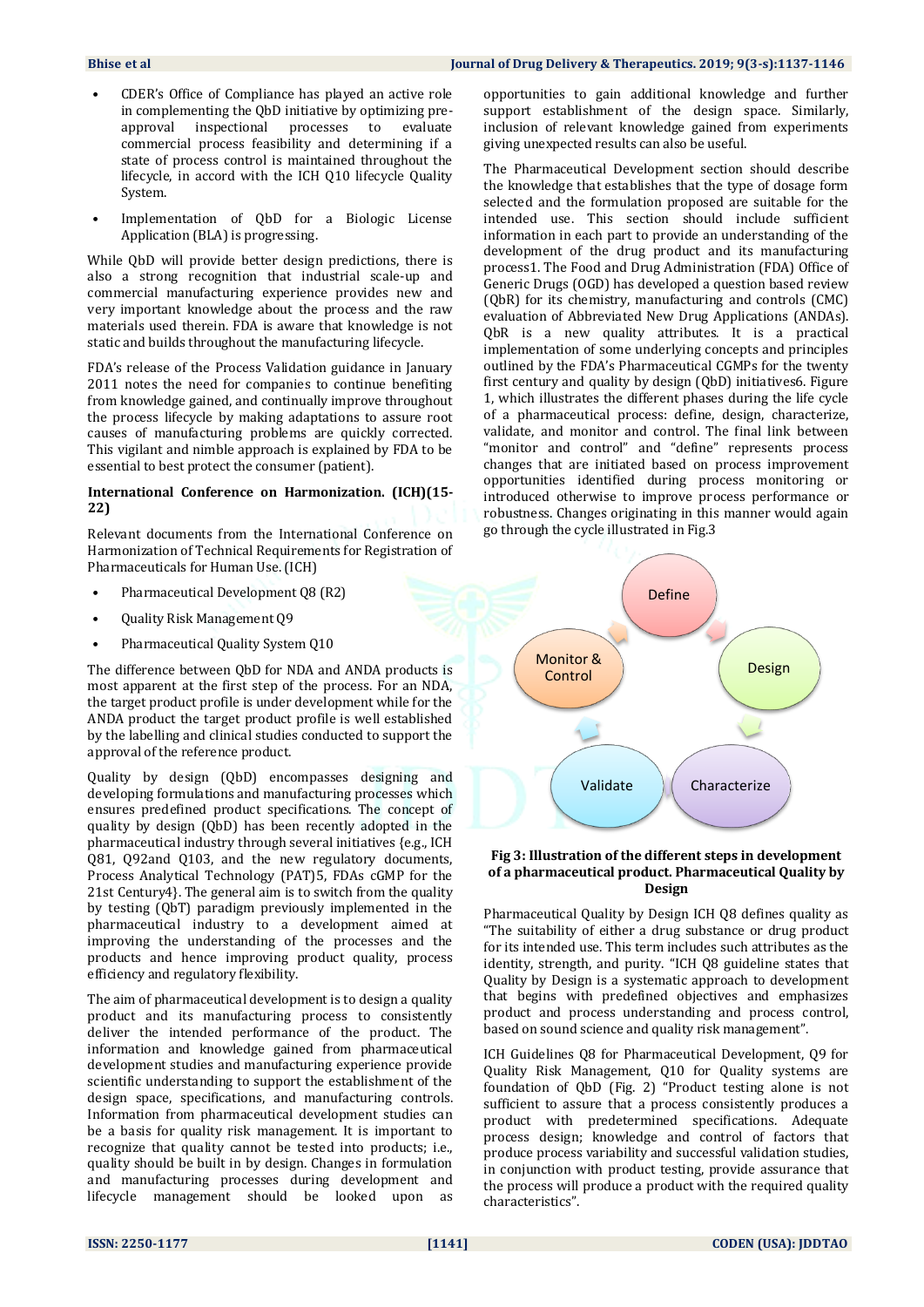**Table 1: Difference between current approach and Qbd approach**

| <b>Current Approach</b>                                | <b>QbD</b> Approach                                      |
|--------------------------------------------------------|----------------------------------------------------------|
| Quality is assured by testing and inspection.          | Quality is built into product & process by design and    |
|                                                        | based on scientific understanding.                       |
| It includes only data intensive submission which       | It includes Knowledge rich submission which shows        |
| includes disjointed information without "big picture". | product knowledge & process understanding.               |
| Here, any specifications are based on batch history.   | Here, any specifications based on product performance    |
|                                                        | requirements.                                            |
| Here there is "Frozen<br>process,"<br>which<br>always  | Here there is Flexible process within design space which |
| discourages changes.                                   | allows continuous improvement.                           |
| It focuses on reproducibility which often avoids or    | It focuses on robustness which understanding & control   |
| ignores variation.                                     | variation.                                               |

There are several statements about the elements of QbD, the most widely accepted is that, QbD consists of the following parameters.

#### **ELEMENTS OF QbD :(23-29)**

#### **1) Quality Target Product Profile (QTPP):**

including dosage form, delivery systems, dosage strength(s), etc. It is a prospective summary of quality characteristics of a drug product to be achieved, taking into account dosage strength(s) and container closure system of the drug product, together with the attributes affecting pharmacokinetic characteristics (e.g., dissolution, aerodynamic performance) and drug product quality criteria (e.g., sterility, purity, stability and drug release) appropriate for the intended marketed product.

QTPP has been defined as a "prospective and dynamic summary of the quality characteristics of a drug product that ideally will be achieved to ensure that the desired quality, and thus the safety and efficacy, of a drug product is realized". This includes dosage form and route of administration, dosage form strength(s), therapeutic moiety release or delivery and pharmacokinetic characteristics (e.g., dissolution and aerodynamic performance) appropriate to the drug product dosage form being developed and drug product-quality criteria (e.g. sterility and purity) appropriate for the intended marketed product.

The role of target product profile (TPP) is to serve as a tool for "quality planning" for the drug product with "the end in mind" i.e. a summary of the drug development program described in the context of prescribing information goals. A quality target product profile (QTPP) is a term which is a natural extension of TPP for product quality .A QTPP relates to the quality of a drug substance or the drugs products that is necessary to deliver a desired therapeutic effect .QTPP is a predetermined summary of the characteristics of the drug product that will ideally be essential to ensure the desired quality with respect to safety and efficacy of the product. These predetermined QTPP evolve over time during drug development and may be modified to incorporate new knowledge, as is warranted by ongoing clinical studies such a dose effect and toxicology data.

The Quality Target Product Profile (QTPP) is a term that is a natural extension of TPP for product quality. It is the quality characteristics that the drug product should possess in order to reproducibly deliver the therapeutic benefit promised in the label. The TPQP guides formulation scientists to establish formulation strategies and keep formulation efforts focused and efficient. TPQP is related to identity, assay, dosage form, purity, stability in the label. Biopharmaceutical properties of drug substance include physical, chemical, and biological properties. A typical QTPP of an immediate release solid oral dosage form would include:

- Tablet Characteristics
- Identity
- Assay and Uniformity
- Purity/Impurity
- Stability, and
- Dissolution

The concept of TPP in this form and its application is novel in the QbD paradigm. TPP forms the basis for product design in the following way.

- Dosage form
- Route of administration
- Strength, maximum and minimum
- Release/delivery of the drug Pharmacological characteristic
- Drug product quality criteria
- Pharmaceutical elegance

#### **Critical Quality Attribute (CQA):**

It including physical, chemical, biological, or microbiological properties or characteristics of an output material including finished drug product. Potential drug product CQAs derived from the QTPP and/or prior knowledge are used to guide the product and process development and they should be within an appropriate limit, range, or distribution to ensure the desired product quality.

Once TPP has been identified, the next step is to identify the relevant CQAs. A CQA has been defined as "a physical, chemical, biological, or microbiological property or characteristic that should be within an appropriate limit, range, or distributed to ensure the desired product quality" Identification of CQAs is done through risk assessment as per the ICH guidance Q9. Prior product knowledge, such as the accumulated laboratory, nonclinical and clinical experience with a specific product-quality attribute, is the key in making these risk assessments. Such knowledge may also include relevant data from similar molecules and data from literature references. This information provides a rationale for relating the CQA to product safety and efficacy. The use of robust risk assessment methods for identification of CQAs is novel to the QbD paradigm.Critical quality attributes are defined as physical, chemical, biological or microbiological properties or characteristics that need to be controlled to ensure product quality.( According to ICH Q8) CQAs as physical, chemical, biological or microbiological properties or characteristics that should be within an appropriate limit, range, or distribution to ensure the desired product quality. CQA has been used by some to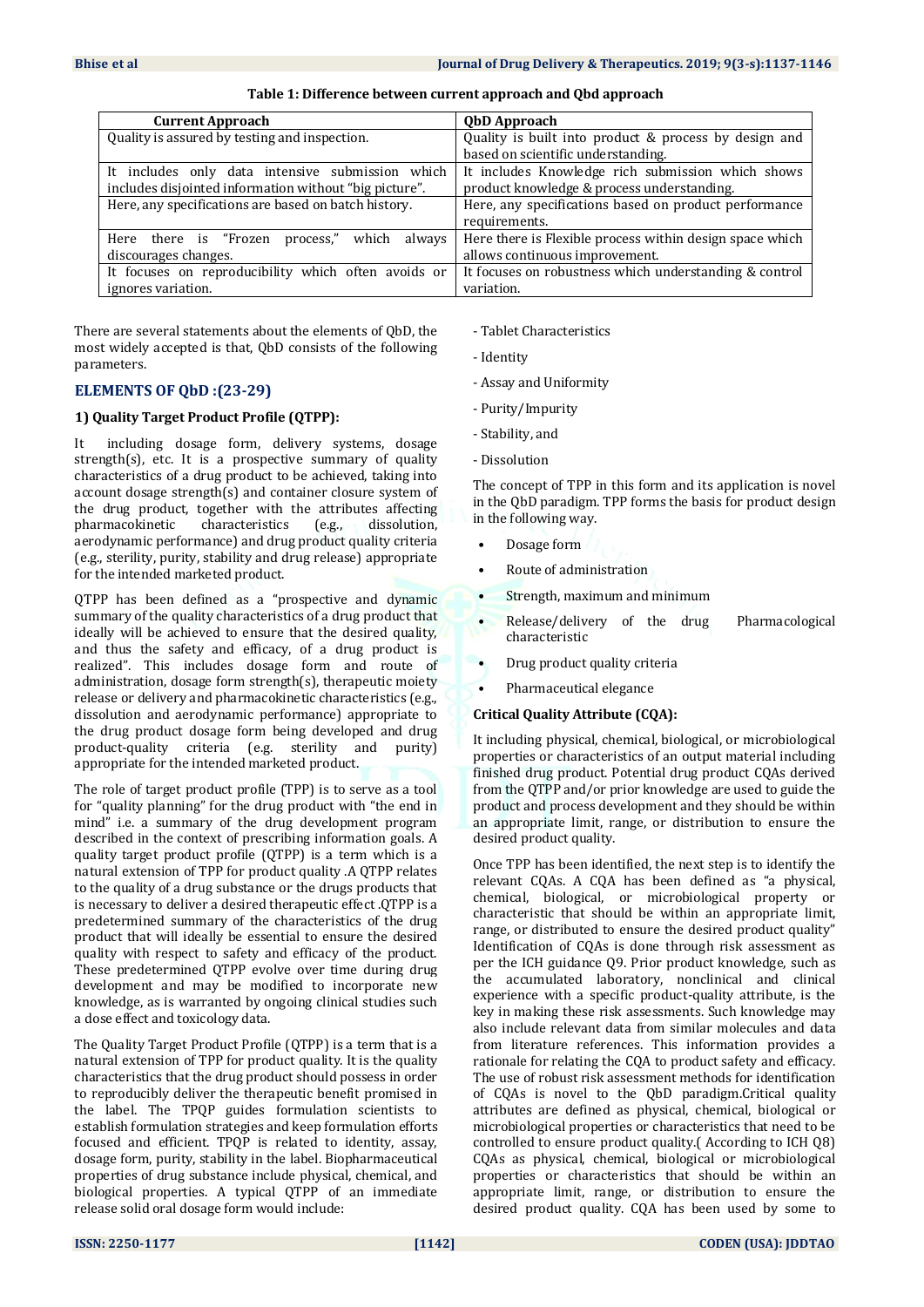describe elements of the TPQP while others have used CQA to describe mechanistic factors that determine product performance. Thus CQA is used to describe both aspects of product performance and determinants of product performance.

Once TPQP has been identified, the next step is to identify the relevant CQAs. A CQA has been defined as "a physical, chemical, biological, or microbiological property or characteristic that should be within an appropriate limit, range, or distributed to ensure the desired product quality" Identification of CQAs is done through risk assessment as per the ICH guidance Q9. Prior product knowledge, such as the accumulated laboratory, nonclinical and clinical experience with a specific product-quality attribute, is the key in making these risk assessments. Such knowledge may also include relevant data from similar molecules and data from literature references.

This information provides a rationale for relating the CQA to product safety and efficacy. The use of robust risk assessment methods for identification of CQAs is novel to the QbD paradigm CQAs of solid oral dosage forms are typically those aspects affecting product purity, strength, drug release and stability. CQAs for other delivery systems can additionally include more product specific aspects, such as aerodynamic properties for inhaled products, sterility for parentral , and adhesion properties for transdermal patches . For drug substances, raw materials and intermediates, the

CQAs can additionally include those properties (e.g., particle size distribution, bulk density) that affect drug product COA<sub>s</sub>.

#### **3) Critical Material Attributes (CMAs):**

including physical, chemical, biological, or microbiological properties or characteristics of an input material. CMAs should be within an appropriate limit, range, or distribution to ensure the desired quality of that drug substance, excipient, or in-process material.

#### 4) **Critical Process Parameters (CPPs):**

Parameters monitored before or in process that influence the appearance, impurity, and yield of final product significantly.During the QbD process, product design and understanding include the identification of CMAs, which are different from CQAs. CQAs are for output materials while CMAs are for input materials including drug substance, excipients, in-process materials. The CQA of an intermediate may become a CMA of the same intermediate for a downstream manufacturing step. While process design and understanding include the identification of CPPs and a thorough understanding of scale-up principles, linking CMAs and CPPs to CQAs is of special importance. From the viewpoint of QbD, CMAs and CPPs can vary within the established Design Space without significant influence on CQAs, and as a result, the quality of the final product will meet the QTPP.



#### **5) Risk assessment**

Risk assessment is a systematic process of organizing information to support a risk decision to be made within a risk management process. It consists of the identification of hazards and the analysis and evaluation of risks associated with exposure to those hazards. It is the first step of quality risk management process; the other two steps are risk control and risk review. Risk control includes decision making to reduce and/or accept risks. The purpose of risk control is to reduce the risk to an acceptable level. At the final stage, the output/results of the risk management process should be reviewed to take into account new knowledge and experience. Throughout the risk management process, risk communication, the sharing of information about risk and risk management between the parties (including regulators and industry, industry and the patient, within a company, industry or regulatory authority, etc.), should be ongoing at any stage of the risk management process. The included information might relate to the existence, nature, form, probability, severity, acceptability,

#### **Figure 4.**

control, treatment, detectability or other aspects of risks to quality .

A key objective of risk assessment in pharmaceutical development is to identify which material attributes and process parameters affect the drug product CQAs, that is, to understand and predict sources of variability in the manufacturing process so that an appropriate control strategy can be implemented to ensure that the CQAs are within the desired requirements.

The identification of critical process parameters (CPP) and critical material attributes is an iterative process and occurs throughout development. During the initial phases of development, prior knowledge serves as the primary basis for the designation as there is not sufficient process/product understanding on the product under development. Therefore, the risks identified at the initial phases are perceived risks and as further process/product understanding is gained, the actual risks become clearer and a control strategy can be better defined. The risk assessment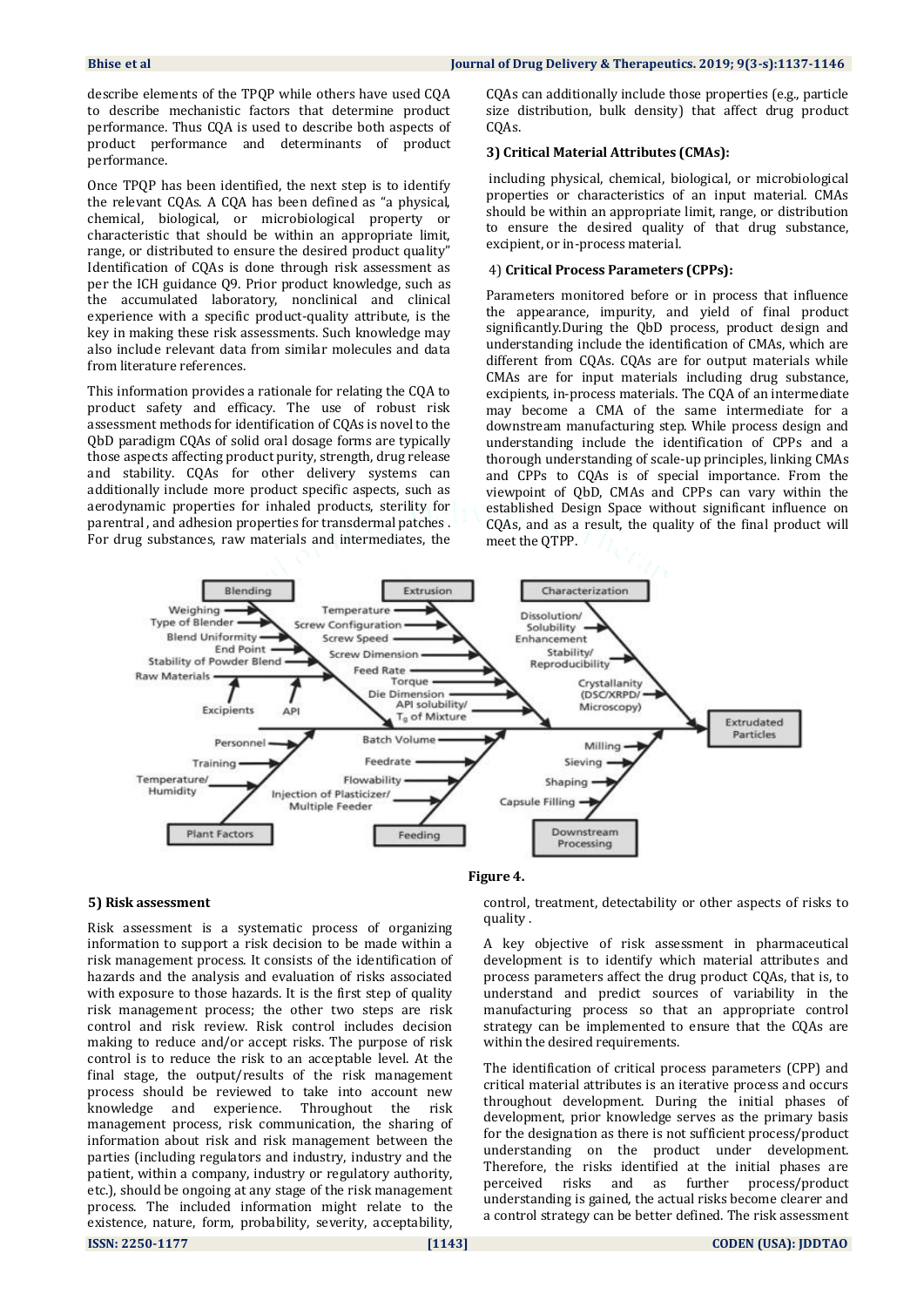tools used in earlier phases of development therefore tend to be more qualitative and serve as a means to prioritize the experimentation.

It is nothing but linking material attributes and process parameters to CQAs. ICH Q9 Quality Risk Management indicates that, the manufacturing and use of a drug product necessarily lead to some degree of risk. The evaluation of the risk of quality should be based on scientific knowledge and link to the therapeutic benefit to the patient. The level of effort, formality and documentation of the quality risk management process should be proportionate with the level of risk. Performing a risk assessment before pharmaceutical development helps manufacturers decide which studies to conduct. Study results determine which variables are critical and which are not, which then guide the establishment of control strategies for in-process, raw-material, and final testing.

Several applications in the CMC pilot included risk assessments, especially for the drug product by linking input and process variables to CQAs. Tools used in the risk assessment included the Ishikawa or Fishbone diagram, failure mode effect analysis (FMEA), Pareto analysis. An Ishikawa or Fishbone diagram is used to identify all potential variables, such as raw materials, compression parameters, and environmental factors, which can have an impact on a particular CQA such as tablets hardness. An FMEA can be used to rank the variables based on risk (i.e., a combination of probability, severity, and detectability) and to select the process parameter with higher risks for further studies to gain greater understanding of their effects ion CQAs

There are three components of risk assessment, that is, risk identification, risk analysis and risk evaluation.

(1) Risk Identification: The systematic use of information to identify potential sources of harm (hazards) that are referring to the risk question or problem description, which can include historical data, theoretical analysis, informed opinions, and the concerns of stakeholders;

(2) Risk Analysis: The estimation of the risk associated with the identified hazards;

(3) Risk Evaluation: The comparison of the estimated risk to given risk criteria using a quantitative or qualitative scale to determine the significance of the risk.

ICH Q9 provides a non-exhaustive list of 9 common risk management tools as follows:

(1) Basic risk management facilitation methods (Ishikawa fishbone diagram, flowcharts, check sheets, etc.);

- (2) Fault tree analysis;
- (3) Risk ranking and filtering;
- (4) Preliminary hazard analysis;
- (5) Hazard analysis and critical control points;
- (6) Failure mode and effects analysis (FMEA);
- (7) Failure mode, effects, and criticality analysis (FMECA);
- (8) Hazard operability analysis;
- (9) Supporting statistical tools.

According to the implementation of QbD, risk assessment has the priority over DoE. Among the tools, Ishikawa fishbone diagram and FMEA are widely used approaches for risk assessment, either separately or in combination . Taking the preparation of extruded particles as an example, the Ishikawa diagram is shown in . The risk factors in the

fishbone diagram are classified into broad categories, while the FMEA could identify the failure modes that have the greatest chance of causing product failure, which means each of the factors in the Ishikawa fishbone diagrams will be ranked later in the FMEA analysis. The FMEA method can be used to perform the quantitative risk assessment, identifying the CQAs that have the greatest chance of causing product failure. The outcome of an FMEA are risk priority numbers (RPN) for each combination of failure mode severity, occurrence probability, and likelihood of detection.

#### **6) Design of experiment (DoE)**

To carry out the design of experiment, the risk assessment should be taken into function first. A structured, organized method for determining the relationship between factors affecting a process and the output of that process is known as "Design of Experiments" (DoE). DoE is an excellent tool that allows pharmaceutical scientists to systematically manipulate factors according to a pre-specified design. A good design is based on sound cognition of product and effective management of whole process during manufacturing. DoE studies work together with mechanismbased studies to achieve better product and process understanding.

DoE is a reasonable method to determine the relationship between the inputs and outputs of a process. It can help identify optimal conditions, CMAs, CPPs, and, ultimately, the Design Space. It is wise to establish a Design Space through DoE for multivariate experiments. ICH Q8 defines the Design Space as "the multidimensional combination and interaction of input variables (e.g., material attributes) and process parameters that have been demonstrated to provide assurance of quality" . It has been reported that there is no need to hand over supplements to revise (e.g., widen) the acceptance criteria to FDA if the changes are within the Design Space. Design of experiments (DOE) is a structured and organized method to determine the relationship among factors that influence outputs of a process. It has been suggested that DOE can offer returns that are four to eight times greater than the cost of running the experiments in a fraction of the time. A methodology for designing experiments was proposed by Ronald A. Fisher, in his innovative book.The Design of Experiments (1935). Application of DOE in QbD helps in gaining maximum information from a minimum number of experiments. When DOE is applied to a pharmaceutical process, factors are the raw material attributes (e.g., particle size) and process parameters (e.g., speed and time), while outputs are the critical quality attributes such as blend uniformity, tablet hardness, thickness, and friability. As each unit operation has many input and output variables as well as process parameters, it is impossible to experimentally investigate all of them. Scientists have to use prior knowledge and risk management to identify the key input and output variables and process parameters to be investigated by DOE. DOE results can help identify optimal conditions, the critical factors that most influence CQAs and those who do not, as well as details such as the existence of interactions and synergies between factors . One Factor at a time and Design of experiments.

So far, a number of studies have been launched in the drug delivery systems after QbD initiative was claimed, as summarized in. It has been demonstrated that DoE is effective in the design of different dosage forms and unit operations, it can be used more broadly in the near future to guarantee high research efficiency with improved product quality.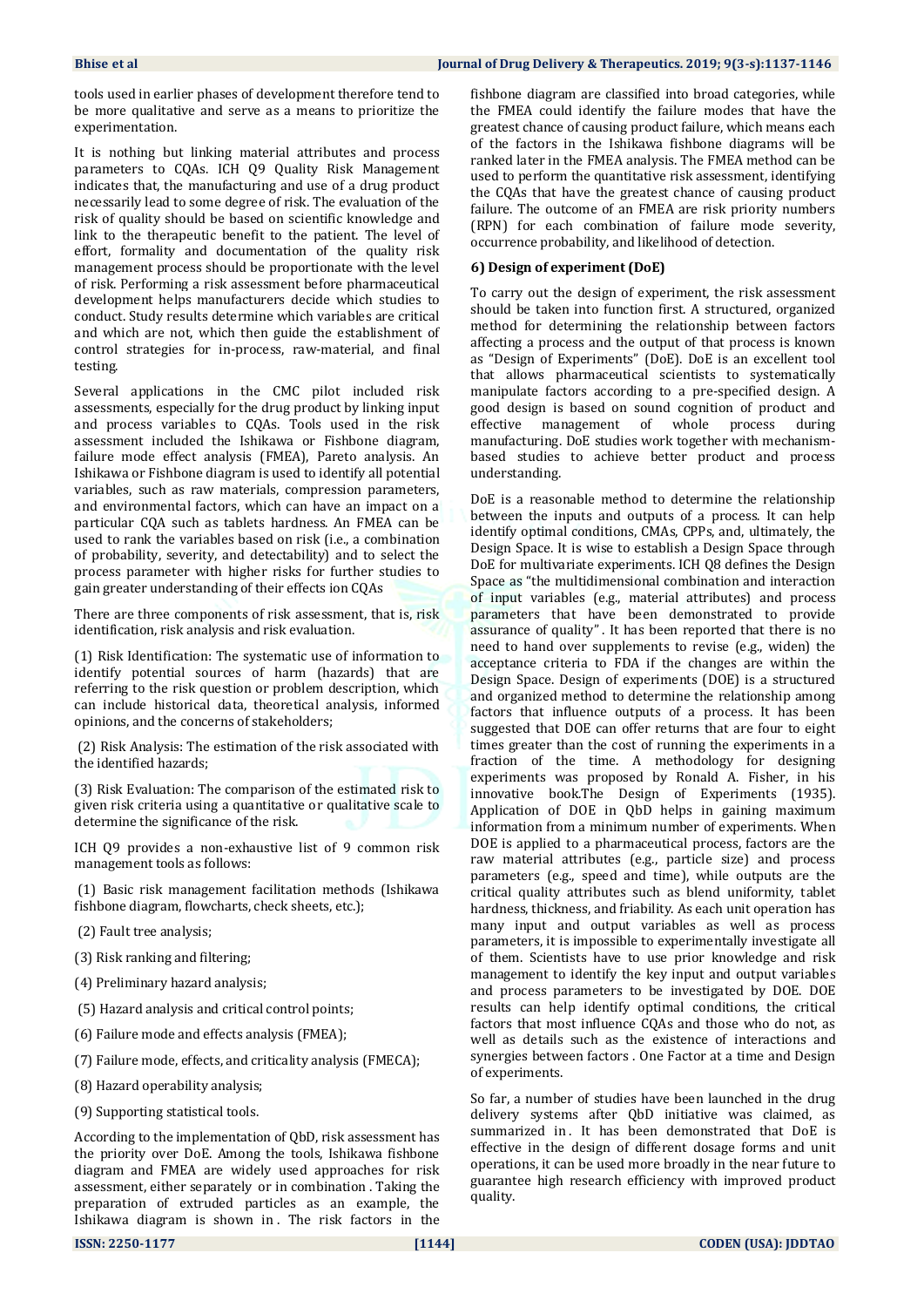#### **7) Design-space**

ICH Q8 defines design space as, the multidimensional combination and interaction of input variables (material attributes) and process parameters that have been demonstrated to provide assurance of quality. Moving out of the design space is considered to be a change and would normally initiate a regulatory post-approval change process. The design space is proposed by the applicant and is subject to regulatory assessment and approval. Design space is potentially scale and equipment dependent, the design space determined on the laboratory scale may not be relevant to the process at the commercial scale. Therefore, design-space verification at the commercial scale becomes essential unless it is confirmed that the design space is scale-independent. Currently, generic drug sponsors obtain information about acceptable ranges for individual CPPs and CMAs at laboratory or pilot scales.

Multidimensional combination of and interaction of input variables and process parameters that have been demonstrated to provide Quality Assurance.

ICH Q8 (R1) defines design space as, the multidimensional combination and interaction of input variables (material attributes) and process parameters that have been demonstrated to provide assurance of quality. Moving out of the design space is considered to be a change and would normally initiate a regulatory post-approval change process. The design space is proposed by the applicant and is subject to regulatory assessment and approval. Design space is potentially scale and equipment dependent, the design space determined on the laboratory scale may not be relevant to the process at the commercial scale. Therefore, design-space verification at the commercial scale becomes essential unless it is confirmed that the design space is scale-independent. Currently, generic drug sponsors obtain information about acceptable ranges for individual CPPs and CMAs at laboratory or pilot scales.

#### **Process Analytical Technology (PAT)-**

PAT has been defined as "A system for designing, analyzing, and controlling manufacturing through measurements, during processing of critical quality and performance attributes of raw and in-process materials and processes, with the goal of ensuring final product quality". The goal of PAT is to "enhance understanding and control the manufacturing process, which is consistent with our current drug quality system: quality cannot be tested into products; it should be built-in or should be by design." The design space is defined by the key and critical process parameters identified from process characterization studies and their acceptable ranges. These parameters are the primary focus of on-, in- or at-line PAT applications. In principle, real-time PAT assessments could provide the basis for continuous feedback and result in improved process robustness. NIR act as a tool for PAT and useful in the RTRT (Real Time Release Testing) as it monitors the particle size, blend uniformity, granulation, content uniformity, polymorphism , dissolution and monitoring the process online, at the line and offline, thus it reduces the release testing of the product

#### **PAT as an important tool of QbD**

PAT is defined as "Tools and systems that utilize real-time measurements, or rapid measurements during processing, of evolving quality and performance attributes of in-process materials to provide information to ensure optimal processing to produce final product that consistently conforms to established quality and performance standards".

ICH Q8 identifies the use of PAT to ensure that the process remains within an established Design Space.

The concept originates from the desire of the regulators to shift control of product quality toward a science-based approach that explicitly attempts to reduce the risk to patients by controlling the manufacturing based on understanding of the process.

#### **PAT REGULATORY APPROACH**

One goal of this guidance is to tailor the Agency's usual regulatory scrutiny to meet the needs of PAT-based innovations that

(1) Improve the scientific basis for establishing regulatory specifications,

(2) Promote continuous improvement, and

(3) Improve manufacturing while maintaining or improving the current level of product quality. To be able to do this, manufacturers should communicate relevant scientific knowledge to the Agency and resolve related technical issues in a timely manner. Our goal is to facilitate a consistent scientific regulatory assessment involving multiple Agency offices with varied responsibilities.

This guidance provides a broad perspective on our proposed PAT regulatory approach. Close communication between the manufacturer and the Agency's PAT review and inspection staff will be a key component in this approach. We anticipate that communication between manufacturers and the Agency may continue over the life cycle of a product and that communication will be in the form of meetings, telephone conferences, and written correspondence.

All marketing applications, amendments, or supplements to an application should be submitted to the appropriate CDER or CVM division in the usual manner. When consulting with the Agency, manufacturers may want to discuss not only specific PAT plans, but also thoughts on a possible regulatory path. Information generated from research on an existing process, along with other process knowledge, can be used to formulate and communicate implementation plans to Agency staff. In general, PAT implementation plans should be risk based. We are proposing the following possible implementation plans, where appropriate: PAT can be implemented under the facility's own quality system. CGMP inspections by the PAT Team or PAT certified Investigator can precede or follow PAT implementation.

Contains Nonbinding Recommendations A supplement (CBE, CBE-30 or PAS) can be submitted to the Agency prior to implementation, and, if necessary, an inspection can be performed by a PAT Team or PAT certified Investigator before implementation. A comparability protocol5 can be submitted to the Agency outlining PAT research, validation and implementation strategies, and time lines. Following approval of this comparability protocol by the Agency, one or a combination of the above regulatory pathways can be adopted for implementation. To facilitate adoption or approval of a PAT process, manufacturers may request a preoperational review of a PAT manufacturing facility and process by the PAT Team (see ORA Field Management Directive No.135)6 by contacting the FDA Process Analytical Technology Team at the address given above. It should be noted that when certain PAT implementation plans neither affect the current process nor require a change in specifications, several options can be considered. Manufacturers should evaluate and discuss with the Agency the most appropriate option for their situation.